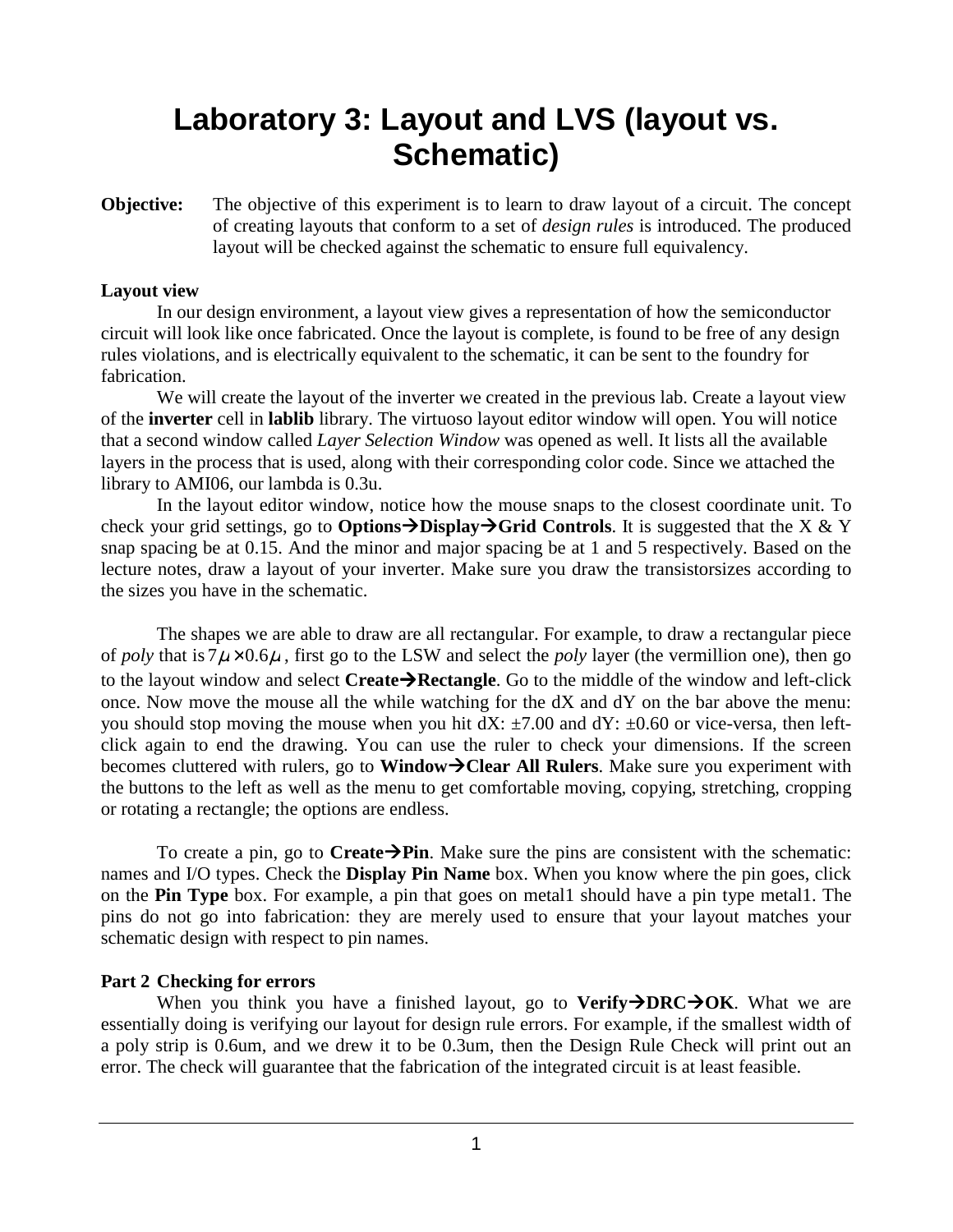If your layout is flawless, you should see the following message in the CIW: Total errors found: 0

If you'd like to debug your errors, you can go to **VerifyMarkersExplain**, and click on any of the white error markers on your layout. It is easy to guess what the white markers mean: for example, if you see that a rectangle has a white cross inside it, it means it is not probably shaped. If you see white markings in the area between two rectangles, it means that they are too close…etc

## **Part 1.2: Layout vs. Schematic (LVS) comparison:**

When we are finished with the layout, we need to check it for consistence with the schematic it is supposed to represent. The comparison makes sure we have the exact number of devices, and also that they have the same I/O pins and device sizes.

There is one more step we need to perform before we can do the LVS, and that is the *extraction* of the layout. We will essentially go from layers of semiconductor material (layout) to an identification of the various components, their sizes and pins (extracted.) A more advanced extracted will also include the parasitic capacitance between any two layers as well as the resistance of any layer path. Go to Verify $\rightarrow$ Extract $\rightarrow$ OK. As with the DRC, we have the extraction rules stored in the *divaEXT.rul* file.

Usually the extraction step doesn't introduce any errors. You will notice that a new cellview appeared in your Library Manager and that's the "extracted" view. You can open it and see how it looks. Press **Shift-F** for a more detailed view that shows where Diva has detected a capacitor, a resistor or a transistor.

In either the layout of the extracted view of your design, go to **VerifyLVS**. Make sure you are comparing the right schematic and extracted views by hitting **Browse**. Hit **Run** when you are ready to run the LVS. If you have everything checked and saved before you run the LVS, you will get the message:

Job 'directory' that was started at 'time' has succeeded.

This only means that the LVS ran properly, not that your design passed the test. If you don't save your schematic before running the LVS you will get a fail message, so make sure you always save your work. In order to know whether your design passes the LVS, go back to the LVS window and hit **Output**. Go over the file "si.out" that opens and study its different sections. This is the only text you will have for debugging. If your layout is acceptable and if you scroll down a bit you should see:

The net-lists match.

If they don't match, you need to alter your layout and re-do all the extraction and LVS steps again until they match.

## **How to locate a net on the extracted view:**

Sometimes it is very hard to find a net in your extracted view. Probing the design makes finding nets a much easier job. Choose **Verify/ Probe**. In the Probing form, click on **Add Net**. Then go to